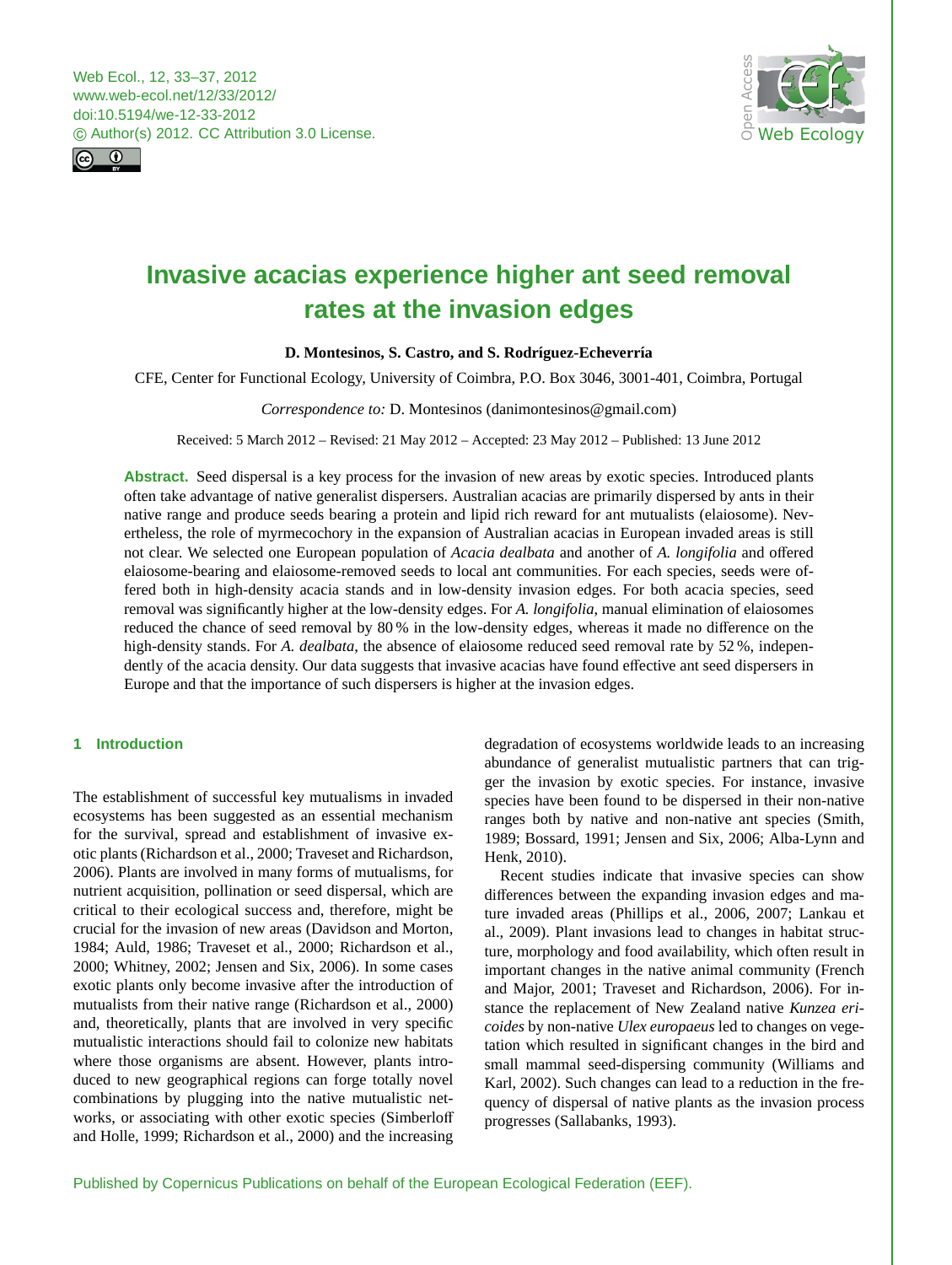Taking into account the area occupied and its impacts on native ecosystems, two woody Australian species can be considered as the most problematic and widespread invasive exotic plants in Portugal: *Acacia dealbata* Link and *A. longifolia* (Andr.) Willd. (Almeida and Freitas, 2006; Lorenzo et al., 2010a; Marchante et al., 2010). In spite of their fast expansion and ecological impacts in the invaded areas, little is known about the invasive dynamics of these Australian acacias in Portugal. Enemy release might partially explain their invasive expansion, but acacias are involved in other biotic interactions, such as belowground mutualisms (Rodríguez-Echeverría et al., 2009, 2010), essential for the colonization of new areas and for long-term establishment of viable populations. Acacias present elaiosome-bearing seeds and, in their native range, seeds of Australian acacias are primarily dispersed by ants. Ants also play an important role on acacia invasions in South Africa (Holmes, 1990; French and Major, 2001). Their successful expansion in Southern Europe suggests that they could have found effective ant seed dispersers, but to date there is no data on the importance of ants on acacia seed dispersal out of Australia and South Africa.

The objective of this work was to determine the role of ant mutualists in the expansion of *A. dealbata* and *A. longifolia*. Our general working hypotheses were (a) Australian acacias need to find compatible ant mutualists in the invaded range to disperse their seeds efficiently; (b) acacia invasions change habitat structure and seed removal rates by ants; and (c) the presence of elaiosomes plays a major role on seed dispersal. To address these hypotheses we studied seed removal rates by ants and the relative importance of the presence of elaiosomes to the strength of such interactions, by experimentally offering elaiosome-bearing and elaiosome-removed seeds to ants at both high-density acacia stands and low-density invasion edges of expanding acacia populations.

#### **2 Materials and methods**

#### 2.1 Study species

*Acacia dealbata* and *A. longifolia* were intentionally introduced in Portugal during the first half of the 20th century for forestry, soil stabilization and gardening purposes (Almeida and Freitas, 2006; Lorenzo et al., 2010a). Their invasive expansion has been documented mainly in the last 10 yr, and nowadays they are widely distributed and are the dominant species in many areas of Portugal (Lorenzo et al., 2010b; Marchante et al., 2010; Gibson et al., 2011). *Acacia dealbata* is the most aggressive invader of inland Portugal, grows in mountain ranges and road sides (Almeida and Freitas, 2006; Lorenzo et al., 2010a). It is listed as one of the worst invasive species in Europe, and is also an invader in the USA and South Africa (Lorenzo et al., 2010a). *Acacia longifolia* invades coastal sand dunes, being more abundant in the central and northern coast of Portugal (Rodríguez-Echeverría et al., 2009; Lorenzo et al., 2010a). It has been

described as invasive species in other European countries, South Africa and New Zealand (Lorenzo et al., 2010a). Both species establish complex mutualistic interactions in their native range, and depend on these mutualisms for the successful colonization of new areas (Berg, 1975; O'Dowd and Gill, 1986; Rodríguez-Echeverría, 2010, 2011; Gibson et al., 2011). Other common aspects of their biology are fast growth rates, drought resistance, early flowering and asynchrony in flower development (Gibson et al., 2011). Their lifespan is about 20–50 yr for *A. dealbata* and 30 yr for *A. longifolia* (Richardson et al., 2011).

# 2.2 Sites

The role of ants in dispersing seeds of *Acacia longifolia* was studied in Tocha (40.328420, −8.807237; datum WSG84), a coastal dune system on the central-northern coast of Portugal. The climate is Mediterranean with an Atlantic influence. Mean annual precipitation is 948 mm and mean monthly temperatures range from  $10.2 \degree C$  in January to  $20.2 \degree C$  in June with an annual mean of  $16.2^{\circ}$ C. The area consists of a wellpreserved dune system with foredunes, primary dunes, interdune slacks and secondary dunes. The native vegetation is characterized by herbs, small shrubs and few trees and contains characteristic coastal sand dune species such as *Ammophila arenaria* (L.) Link, *Corema album* (L.) D.Don ex Steud., *Elymus farctus* (Viv.) Runemark ex Melderis, *Euphorbia paralias* L. and *Otanthus maritimus* (L.) Hoffmanns. & Link.

For *A. dealbata*, the study site was located in Lousa (40.102568, −8.233698), a mountainous area 70 km inland from Tocha. Climate is Mediterranean with Atlantic influence. Mean annual precipitation is 752 mm and mean monthly temperatures range from  $3^{\circ}$ C in January to 17.6 °C in August with an annual mean of 9.2 ◦C. Native vegetation in this area is a mixed oak forest dominated by *Quercus canariensis* Willd., *Q. robur* L., *Castanea sativa* Mill. and *Pinus pinaster* Aiton, with an understorey dominated by several *Erica* species and *Pterospartum tridentatum* K.Koch.

Within each site, we selected two areas, one corresponding to a typical colonization edge (low acacia density), and another corresponding with a mature stand (high acacia density). These areas presented differences in acacia tree density of one order of magnitude (0.13 vs. 1.00 trees m<sup>−</sup><sup>2</sup> for *A. longifolia* and 0.30 vs. 5.40 trees m<sup>-2</sup> for *A. dealbata*). Tree density was estimated based on three transects of  $10 \times 1$  m randomly distributed across each area.

## 2.3 Seed removal by ants

To account for the role of elaiosome on the strength of ant mutualistic interactions we offered, on each area (high and low density) and each location (Tocha and Lousa), two sets of ten Petri dishes. Each Petri dish in a set contained either 20 freshly harvested seeds or 20 seeds without elaiosome.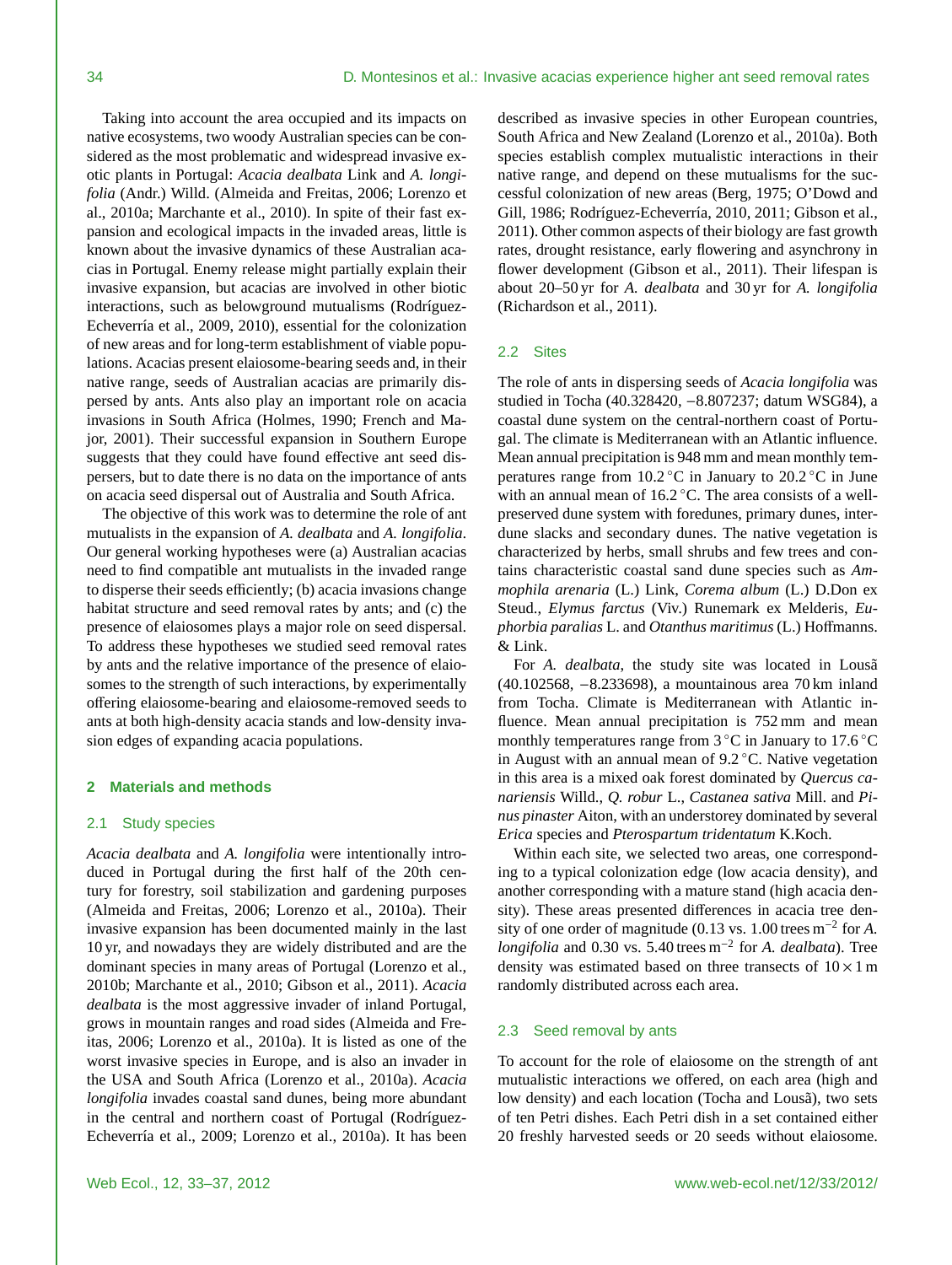Elaiosomes were manually removed one week before the setup of the experiment. Petri dishes were covered with a lid and had three 5 mm wide holes to allow the transit of ants while impeding seed removal by bigger animals. Lids were secured with a little rock to avoid disturbance by wind. All Petri dishes were placed randomly across each area and location simultaneously with the seed dispersal peak (10– 11 July 2011). The final number of seeds left on each plate was recorded after two weeks to allow for a representative sampling of the seed removal rates experienced by seeds naturally dispersed into the field.

#### 2.4 Statistics

To assess the effect of acacia tree density and elaiosome presence/absence (fixed factors) on the rate of seed removal by ants, we used GLM tests for each acacia species. The analysis was made using SPSS 19 software (Norusis, 2002).

#### **3 Results**

#### Seed removal by ants

For *A. longifolia* (Tocha), the low-density edges presented significantly higher seed removal rates than the high-density stands (density  $F = 17.5$ ,  $df = 1$ ;  $p < 0.001$ ). The presence of elaiosome made no difference on the rate of seed removal on high-density stands. However, on the low-density edges, elaiosome bearing seeds had a five times higher seed removal rate than non-elaiosome bearing seeds (elaiosome  $F = 11.1$ ;  $df = 1$ ;  $p = 0.002$ ; interaction density  $\times$  elaiosome  $F = 13.4$ ;<br> $df = 1$ ;  $p = 0.001$ ) (Fig. 1)  $df = 1$ ;  $p = 0.001$ ) (Fig. 1).

For *A. dealbata* (Lousa), the low-density edges also presented significantly higher seed removal rates than the highdensity stands (density  $F = 44.1$ ;  $df = 1$ ;  $p = 0.001$ ). Elaiosome bearing seeds were removed twice as much as nonelaiosome bearing seeds at both tree densities (elaiosome  $F = 12.2$ ;  $df = 1$ ;  $p = 0.001$ ; interaction density  $\times$  elaiosome  $F = 2.88$ ;  $df = 1$ ;  $p = 0.098$ ) (Fig. 1).

#### **4 Discussion**

Plants introduced into new geographical ranges usually encounter few dispersal barriers (Traveset and Richardson, 2006) and acacias are not an exception. However, we found interesting differences in the intensity of seed removal by ants depending on acacia density and elaiosome presence. For both acacia species, seed removal was significantly higher at the low-density invasion edges. Seeds without elaiosome were removed significantly less often, but differences were observed between acacia species and populations. For *A. longifolia*, the absence of elaiosome reduced the chance of removal by 80 % in the low-density edges, whereas it made no difference on the high-density stands. For *A. deal-*



285 **Figure 1**: Seed removal by ants (%) on high‐density mature stands and low‐density invasion edges of 286 *Acacia longifolia* (above) and *A. dealbata* (below) for elaiosome bearing (white bars) and elaiosome

**Figure 1.** Seed removal by ants (%) on high-density mature stands and low-density invasion edges of *Acacia longifolia* (above) and *A. dealbata* (below) for elaiosome bearing (white bars) and elaiosome absent seeds (black bars). Different letters indicate statistically significant differences.

Acacia density

*bata*, the absence of elaiosome reduced the removal rate by 52 %, independently of the acacia density.

The presence of elaiosomes is key in the successful establishment of mutualisms between plants and ants, and thus, on seed dispersal processes (Gorb and Gorb, 1999; Traveset et al., 2000; Lengyel et al., 2009; Fokuhl et al., 2012). Myrmecochory is present in at least 11 000 species, representing 4.5 % of all plant species (Lengyel et al., 2010). Although up to 90 % of myrmecochorous plant species are native of the Southern Hemisphere, the remaining 10 % guarantees the presence in the Northern Hemisphere of ants which have the potential to disperse the seeds of myrmecochorous plants introduced from the South (Gómez and Espadaler, 1998; Lorenzo et al., 2010a; Lengyel et al., 2010). Consequently, elaiosome presence has been reported to be very important for some plant invasions (Pemberton and Irving,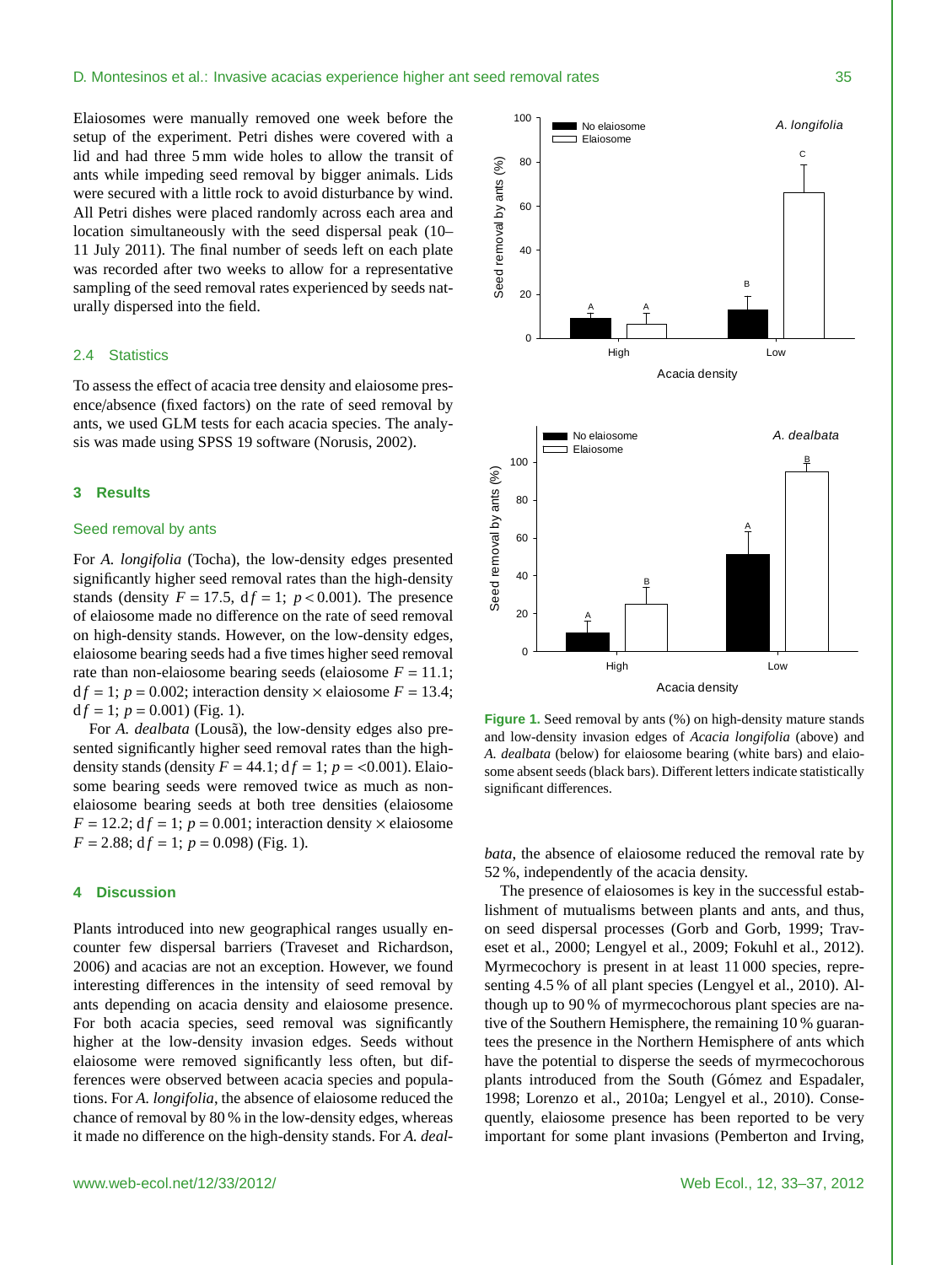1990; Richardson et al., 2000); therefore, it is not surprising that its presence has such an important effect on acacia seed removal rates. However, the comparison between seed removal rates for elaiosome-bearing and elaiosome-absent seeds offers interesting information. The fate of the seeds removed from our experiments is unclear, since ants can be either beneficial seed dispersers or granivorous predators (Traveset et al., 2000). Nevertheless, elaiosome-absent seeds are likely to be removed only by granivore predators, while elaiosome-bearing seeds will also attract mutualistic ant seed dispersers interested mainly in the nutritious elaiosome (e.g. Bas et al., 2009). The dramatic increase in seed removal of elaiosome-bearing seeds suggest that an important part of the elaiosome-bearing seeds removed at the invasion edges were effectively dispersed (as opposed to preyed).

Differences in removal rates between different density areas could be explained by differences in the composition and abundance of the ant community, which is known to be strongly influenced by changes in the habitat produced by the invaders (Traveset and Richardson, 2006). As the acacia invasion matures and the habitat changes from open shrubs to dense woody stands, there is a significant reduction in seed removal rates, and in the importance of elaiosome presence for seed removal. French and Major (2001) found that, in the South African Fynbos, pristine native areas hosted richer ant assemblages, while the presence of *Acacia saligna* at highdensities implied poorer ant assemblages. We do not have data on the ant assemblages present on our high and low density acacia stands. However, the differences detected in seed removal rates and a few preliminary observations (Montesinos, personal observation) suggest that differences in ant assemblages might be found. Future research should fully describe ant community composition at different invasion densities and relate it to seed removal rates both for invasive acacias and for the remaining native plant community.

**Acknowledgements.** Authors want to thank Klerton Xavier for help with fieldwork. Research was funded by the project MU-TUALNET (PTDC/BIA-BEC/103507/2008) from the Portuguese *Funda¸c˜ao para a Ciˆencia e a Tecnologia-FCT*. FCT also financed the post-doctoral grants of DM (SFRH/BPD/72595/2010) and SC (SFRH/BPD/41200/2007).

Edited by: F. Pugnaire Reviewed by: two anonymous referees

### **References**

- Alba-Lynn, C. and Henk, S.: Potential for ants and vertebrate predators to shape seed-dispersal dynamics of the invasive thistles *Cirsium arvense* and *Carduus nutans* in their introduced range (North America), Plant Ecol., 210, 291–301, 2010.
- Almeida, J. D. D. and Freitas, H.: Exotic naturalized flora of continental Portugal – A reassessment, Botanica Complutensis, 30, 117–130, 2006.
- Auld, T. D.: Population dynamics of the shrub *Acacia suaveolens* (Sm.) Willd.: Fire and the transition to seedlings, Austral Ecol., 11, 373–385, 1986.
- Bas, J. M., Oliveras, J., and Gómez, C.: Myrmecochory and shortterm seed fate in *Rhamnus alaternus*: Ant species and seed characteristics, Acta Oecol., 35, 380–384, 2009.
- Berg, R.: Myrmecochorous plants in Australia and their dispersal by ants, Aust. J. Bot., 23, 475–508, 1975.
- Bossard, C. C.: The role of habitat disturbance, seed predation and ant dispersal on establishment of the exotic shrub *Cytisus scoparius* in California, Am. Midl. Nat., 126, 1–13, 1991.
- Davidson, D. W. and Morton, S. R.: Dispersal adaptations of some *Acacia* species in the autralian arid zone, Ecology, 65, 1038– 1051, 1984.
- Fokuhl, G., Heinze, J., and Poschlod, P.: Myrmecochory by small ants – Beneficial effects through elaiosome nutrition and seed dispersal, Acta Oecol., 38, 71–76, 2012.
- French, K. and Major, R. E.: Effect of an exotic *Acacia* (Fabaceae) on ant assemblages in South African fynbos, Austral Ecol., 26, 303–310, 2001.
- Gibson, M. R., Richardson, D. M., Marchante, E., Marchante, H., Rodger, J. G., Stone, G. N., Byrne, M., Fuentes-Ramírez, A., George, N., Harris, C., Johnson, S. D., Roux, J. J. L., Miller, J. T., Murphy, D. J., Pauw, A., Prescott, M. N., Wandrag, E. M., and Wilson, J. R. U.: Reproductive biology of Australian acacias: important mediator of invasiveness?, Divers. Distrib., 17, 911–933, 2011.
- Gorb, E. V. and Gorb, S. N.: Dropping rates of elaiosome-bearing seeds during transport by ants (*Formica polyctena* Foerst.): Implications for distance dispersal, Acta Oecol., 20, 509–518, 1999.
- Gómez, C. and Espadaler, X.: Myrmecochorous dispersal distances: a world survey, J. Biogeogr., 25, 573–580, 1998.
- Holmes, P. M.: Dispersal and predation in alien *Acacia*, Oecologia, 83, 288–290, 1990.
- Jensen, J. M. and Six, D. L.: Myrmecochory of the Exotic Plant, *Centaurea maculosa*?: A Potential Mechanism Enhancing Invasiveness, Environ. Entomol., 35, 326–331, 2006.
- Lankau, R. A., Nuzzo, V., Spyreas, G., and Davis, A. S.: Evolutionary limits ameliorate the negative impact of an invasive plant, P. Natl. Acad. Sci. USA, 106, 15362–15367, 2009.
- Lengyel, S., Gove, A. D., Latimer, A. M., Majer, J. D., and Dunn, R. R.: Ants sow the seeds of global diversification in flowering plants, PLoS ONE, 4, e5480, doi:10.1371/[journal.pone.0005480,](http://dx.doi.org/10.1371/journal.pone.0005480) 2009.
- Lengyel, S., Gove, A. D., Latimer, A. M., Majer, J. D., and Dunn, R. R.: Convergent evolution of seed dispersal by ants, and phylogeny and biogeography in flowering plants: A global survey, Perspect. Plant Ecol., 12, 43–55, 2010.
- Lorenzo, P., González, L., and Reigosa, M. J.: The genus *Acacia* as invader: the characteristic case of *Acacia dealbata* Link in Europe, Ann. For. Sci., 67, 101–101, 2010a.
- Lorenzo, P., Palomera-Pérez, A., Reigosa, M. J., and González, L.: Allelopathic interference of invasive *Acacia dealbata* Link on the physiological parameters of native understory species, Plant Ecol., 212, 403–412, 2010b.
- Marchante, H., Freitas, H., and Hoffmann, J. H.: Seed ecology of an invasive alien species, *Acacia longifolia* (Fabaceae), in Portuguese dune ecosystems, Am. J. Bot., 97, 1780–1790, 2010.